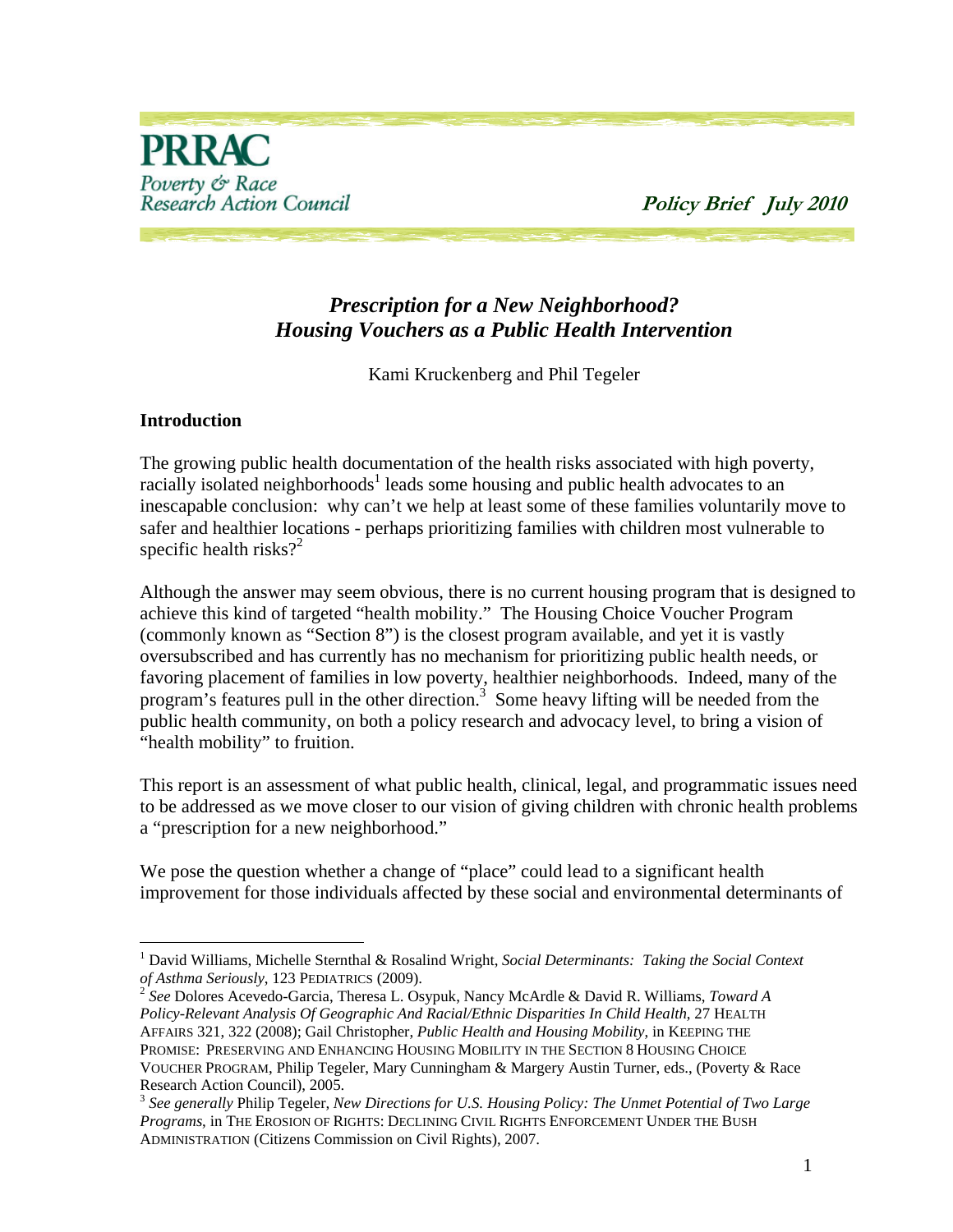health, drawing some preliminary conclusions about the potential health benefits from moving for families and children.

Finally, we will look to legal and policy literature to address both under what circumstances empowering families to move away from neighborhood health dangers is appropriate, and where appropriate, how such policies should be implemented, exploring the feasibility of policy ideas such as targeting some individuals as most likely to benefit from a move and prioritizing those moves. We conclude with questions that remain for advocates putting forward such a health proposal.

## Geography and health

Geography serves as a primary means of concentrating and perpetuating disadvantage in our society, and patterns of government-supported racial and economic segregation constitute a leading cause of minority health disparities. Leading public health scholars recognize that neighborhoods play a crucial role in determining health outcomes:

The rapidly growing evidence on neighborhood effects finds that after taking into account individual-level factors, disadvantaged neighborhood environments (for example, poverty concentration) are associated with detrimental health outcomes, negative health behavior, developmental delays, teen parenthood, and academic failure. And although neighborhood conditions may influence health outcomes in all age groups, exposure to neighborhood disadvantage during childhood may be particularly harmful, as the effects of this exposure may continue into adolescence and adulthood.<sup>4</sup>

Most responses to the harms of housing segregation and concentrated poverty take the sensible and necessary approach of addressing economic and health disparities by working to improve the neighborhoods where poor families already live. However, PRRAC's work has also emphasized the importance of attacking metropolitan segregation directly, by desegregating metropolitan space. In our view, this strategy, which traces back to the beginning of the civil rights movement, is a necessary complement to neighborhood improvement strategies. This approach also respects the aspirations of those low income minority families who affirmatively want to move to less racially isolated and healthier neighborhoods with improved job opportunities and higher quality schools.

We believe that using voluntary housing mobility as a public health intervention can be an effective approach for the most at-risk children and can work in tandem with ongoing strategies to improve the quality of the environment in high poverty neighborhoods.

Recent research from a national five-city experimental housing mobility program ("Moving to Opportunity" or "MTO") shows that many participating low income families experienced improved physical and mental health outcomes when they moved to substantially lower poverty

 $\overline{a}$ 4 Dolores Acevedo-Garcia, Theresa L. Osypuk, Nancy McArdle & David R. Williams, *Toward A Policy-Relevant Analysis Of Geographic And Racial/Ethnic Disparities In Child Health*, 27 HEALTH AFFAIRS 321, 323 (2008).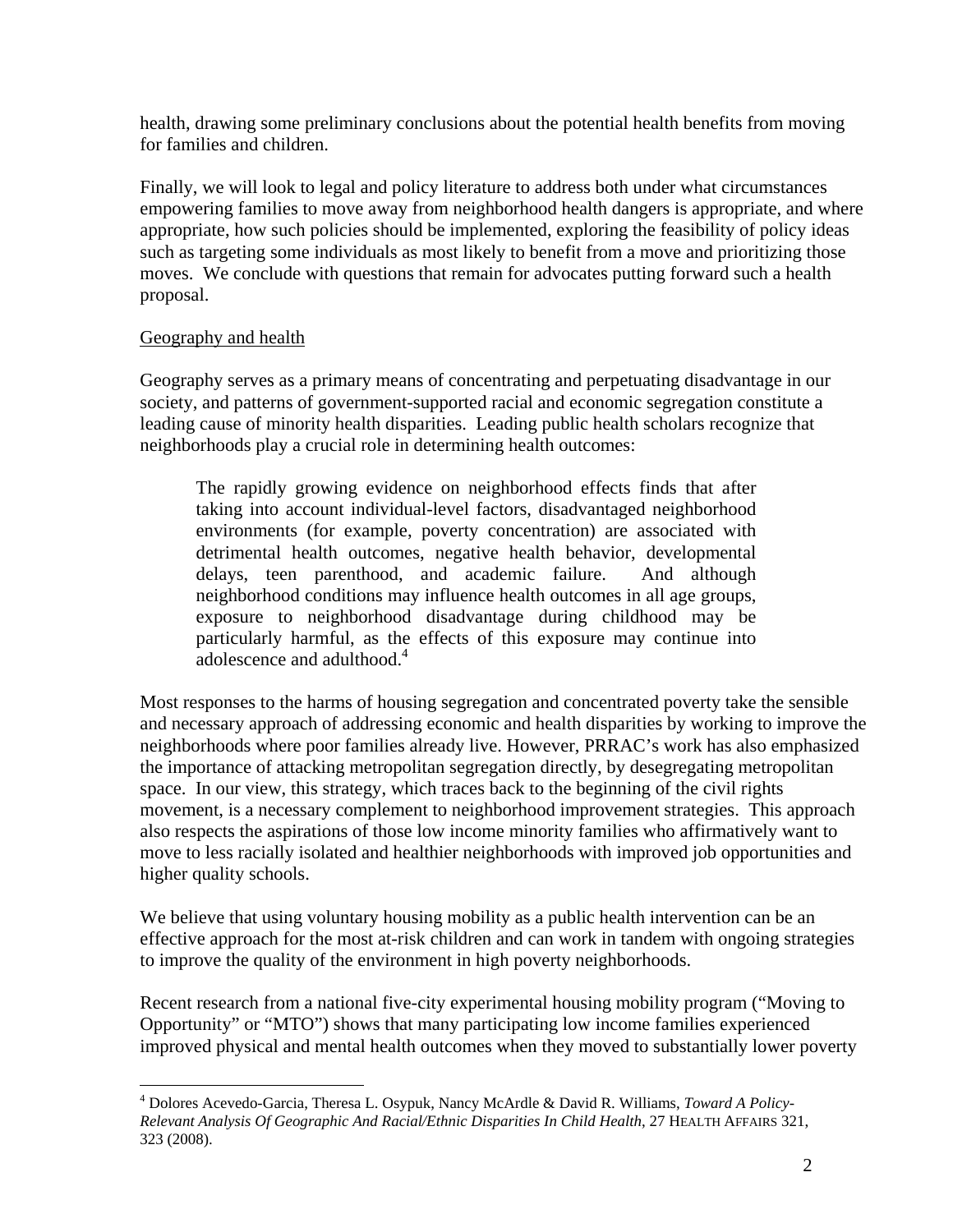communities. In particular, adult obesity was "significantly lower among those who move." Participants also experienced marked declines in psychological distress and depression.<sup>5</sup> In part because of these findings, the potential of housing mobility has begun to be noticed by public health advocates working to address minority health disparities. For example, Dr. Gail Christopher of the W.K. Kellogg Foundation recently observed,

As the links between low socio-economic status, concentrated poverty and poor health outcomes become more widely understood, proponents for eliminating health disparities through public health interventions will see housing mobility as an important contextually based intervention strategy …. By enabling families to move from concentrated poverty to low poverty neighborhoods, many "mechanisms" of the socio-economic status-disease correlation are addressed.<sup>6</sup>

The aggregate health findings from MTO tend to mask the fact that for some of the families in the study, outcomes were extremely positive. How can such families be identified and "treated" with this simple intervention?

## **An Example: Asthma**

Asthma is a chronic inflammatory disorder of the airways that can result in recurrent episodes of wheezing, breathlessness, chest tightness, and nighttime or early morning coughing.<sup>7</sup> Over twenty-two million people are afflicted with the disease in the United States.<sup>8</sup> This group includes over six million children, making asthma the most common chronic illness among children.<sup>9</sup> Asthma is a leading cause of death in children and it is the most cited reason for missed school days, accounting for 33% of all missed days.<sup>10</sup> Asthma is also the most frequent reason for childhood hospitalization.<sup>11</sup> In children and adults combined, asthma is the ninth leading cause of hospitalization.<sup>12</sup> Each year, 2 million American make emergency room visits for asthma.<sup>13</sup>

Asthma disproportionately afflicts "socioeconomically disadvantaged minority children who live in urban areas."14 For example, in New York City, people in South Bronx, East and Central

<sup>5</sup> Margery Austin Turner and Dolores Acevedo-Garcia, *The Benefits of Housing Mobility: A Review of the Research Evidence* in KEEPING THE PROMISE: PRESERVING AND ENHANCING HOUSING MOBILITY IN THE SECTION 8 HOUSING CHOICE VOUCHER PROGRAM, Philip Tegeler, Mary Cunningham, and Margery Austin Turner, eds., (Poverty & Race Research Action Council) 2005.<br><sup>6</sup> Christopher, *supra* note 2.

<sup>&</sup>lt;sup>7</sup> The Impact of Policies on Breathing Easier, 30 J.L. MED. & ETHICS 109, 109 (Supp. 2002).

Lara Akinbami, *Asthma Prevalence, Health Care Use and Mortality: United States, 2003-05*, (Nat'l Ctr. for Health Statistics, Ctrs. for Disease Ctrl. & Prev.), 2006., *available at* http://www.cdc.gov/datastatistics/archive/asthma-absences.html. 9 *Id.*

<sup>10</sup> Env't Prot. Agency, *Cost of Asthma*, COST OF ILLNESS HANDBOOK, at 3, *available at* http://www.epa.gov/oppt/coi.<br><sup>11</sup> Id.

<sup>12</sup> *Id.*<br><sup>12</sup> *Id.* at 10.<br><sup>13</sup> James Krieger & Donna L. Higgins, *Housing and Health: Time Again for Public Health Action*, 92 AMERICAN JOURNAL OF PUBLIC HEALTH 758, 758 (2002). 14 Env't Prot. Agency, *supra* note 10, at 23.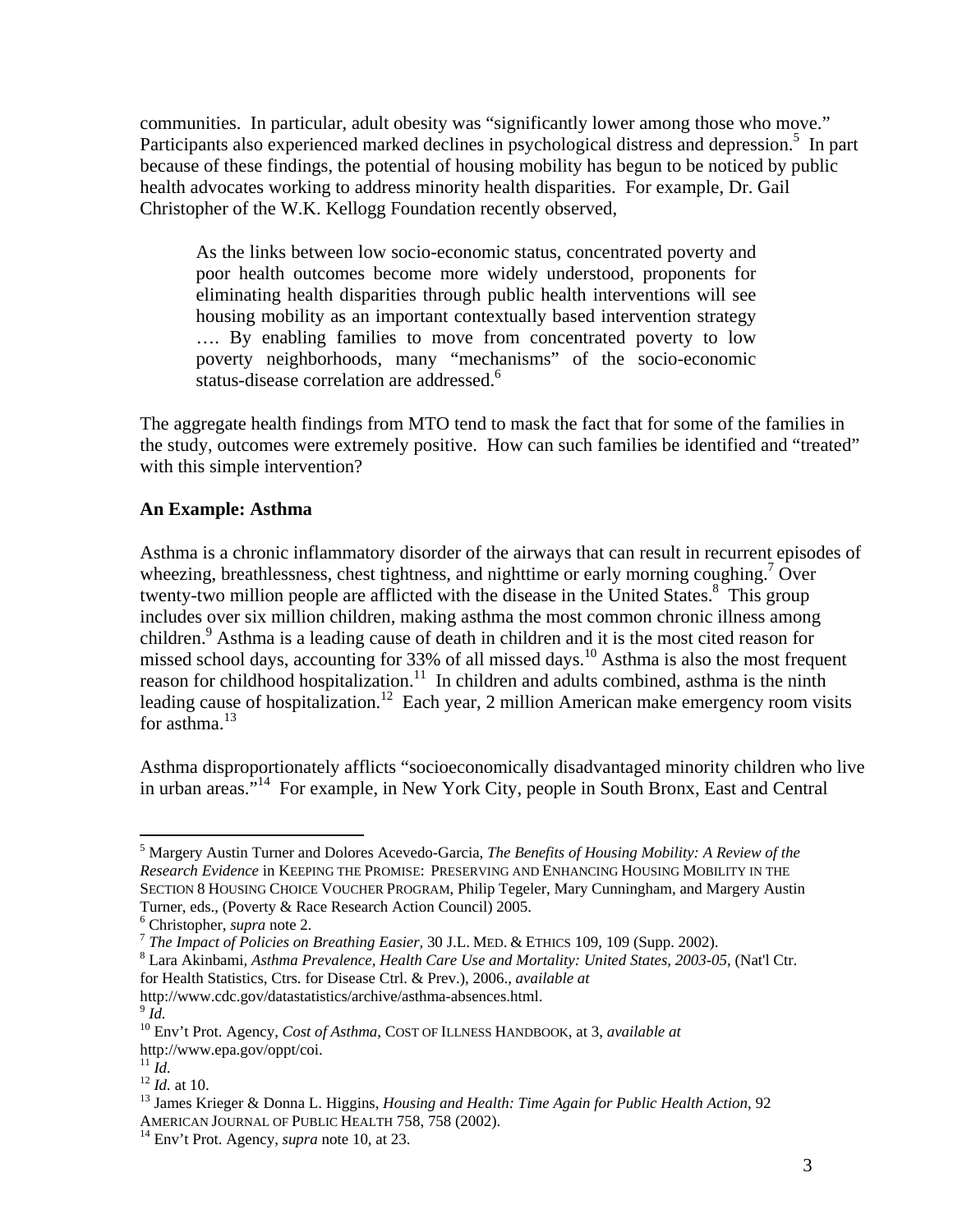Harlem, and Central Brooklyn—all predominately low income neighborhoods of color—have much higher asthma rates than people in other city neighborhoods.<sup>15</sup>

Family income also correlates with asthma incidence.<sup>16</sup> Generally, research shows higher asthma rates in low income communities because of neighborhood variables, including substandard housing, environmental hazards, inadequate health care access, and the insufficient wages and lack of job opportunities to be able to provide adequate health care access.<sup>17</sup> Additionally, this substandard housing is marked by poor indoor air quality, with mold, mildew, dust, and cockroaches as likely triggers for asthma attacks. The causes and exacerbations of asthma in low-income communities of color are most often linked to poverty.<sup>18</sup>

Both home and neighborhood characteristics contribute to asthma risk. Living in heavily trafficked areas exposes children and families to air pollutants that can irritate the lungs.<sup>1</sup> People of color are more likely to live in these areas than whites.<sup>20</sup> Even accounting for individual or behavioral factors like smoking, obesity, unemployment, or health status, neighborhood conditions with high pollutants were linked to asthma prevalence.<sup>21</sup> Indoor air pollution, mold and dampness and cold, dust, and indoor pests also can contribute to asthma risk; however, researchers are also increasingly linking the experience of stress to asthma prevalence.22 In fact, children who hear gunshots may be more likely to experience asthmatic symptoms.<sup>23</sup>

The MTO results showed that parents of children with asthma who moved to homes in higher opportunity neighborhoods rated their children's asthma as improved post-move, regardless of other risk factors.<sup>24</sup>

1

<sup>&</sup>lt;sup>15</sup> Adam M. Karpati, Thomas Matte, D. Kass, Renu Garg, Farzad Mostashari, Lorna Thorpe & Thomas R. Frieden, *Asthma Can Be Controlled*, 2 NYC VITAL SIGNS (N.Y.C. Dep't Health & Mental Hygiene, New York, N.Y.), 2003, at 2, http://home2.nyc.gov/html/doh/downloads/pdf/survey/survey-2003asthma.pdf.<br><sup>16</sup> Env't Prot. Agency, *supra* note 10, at 6.

<sup>&</sup>lt;sup>17</sup> U.S. Dep't of Health & Human Servs., *Action Against Asthma: A Strategic Plan for the Department of Health And Human Services*, at 1, 7-9 (2000).; *see also* Gary Evans & Elyse Kantrowitz*, Socioeconomic Status and Health: The Potential Role of Environmental Risk Exposure*, in THE NATION'S HEALTH at 93, 97 (Philip R. Lee & Carroll L. Estes, eds., 2003) (linking asthma to the presence of cockroaches and pollens, particularly in low-income communities).

<sup>&</sup>lt;sup>18</sup> Alina Das, *The Asthma Crisis in Low-Income Communities of Color: Using the Law as a Tool for Promoting Public Health*, 31 N.Y.U. REV. L. & SOC. CHANGE 273, 276 (2007).

<sup>&</sup>lt;sup>19</sup> Ying-Ying Meng, et al., *Living Near Heavy Traffic Increases Asthma Severity*, UCLA CENTER FOR HEALTH POLICY RESEARCH (2006).<br><sup>20</sup> *Id.* 

<sup>&</sup>lt;sup>21</sup> Ying-Ying Meng, et al., *Are Frequent Asthma Symptoms Among Low-Income Individuals Related to Heavy Traffic Near Homes, Vulnerabilities, or Both*?, 18 UCLA CENTER FOR HEALTH POLICY RESEARCH, 343 (2008).

<sup>&</sup>lt;sup>22</sup> David R. Williams, *Social Determinants: Taking the Social Context of Asthma Seriously*, 123 PEDIATRICS 174, 175 (March 2009).

<sup>&</sup>lt;sup>23</sup> Prevention Institute, *The Imperative of Reducing Health Disparities Through Prevention: Challenges, Implications, and Opportunities*, 6 (2006). 24 Williams, *supra* note 22.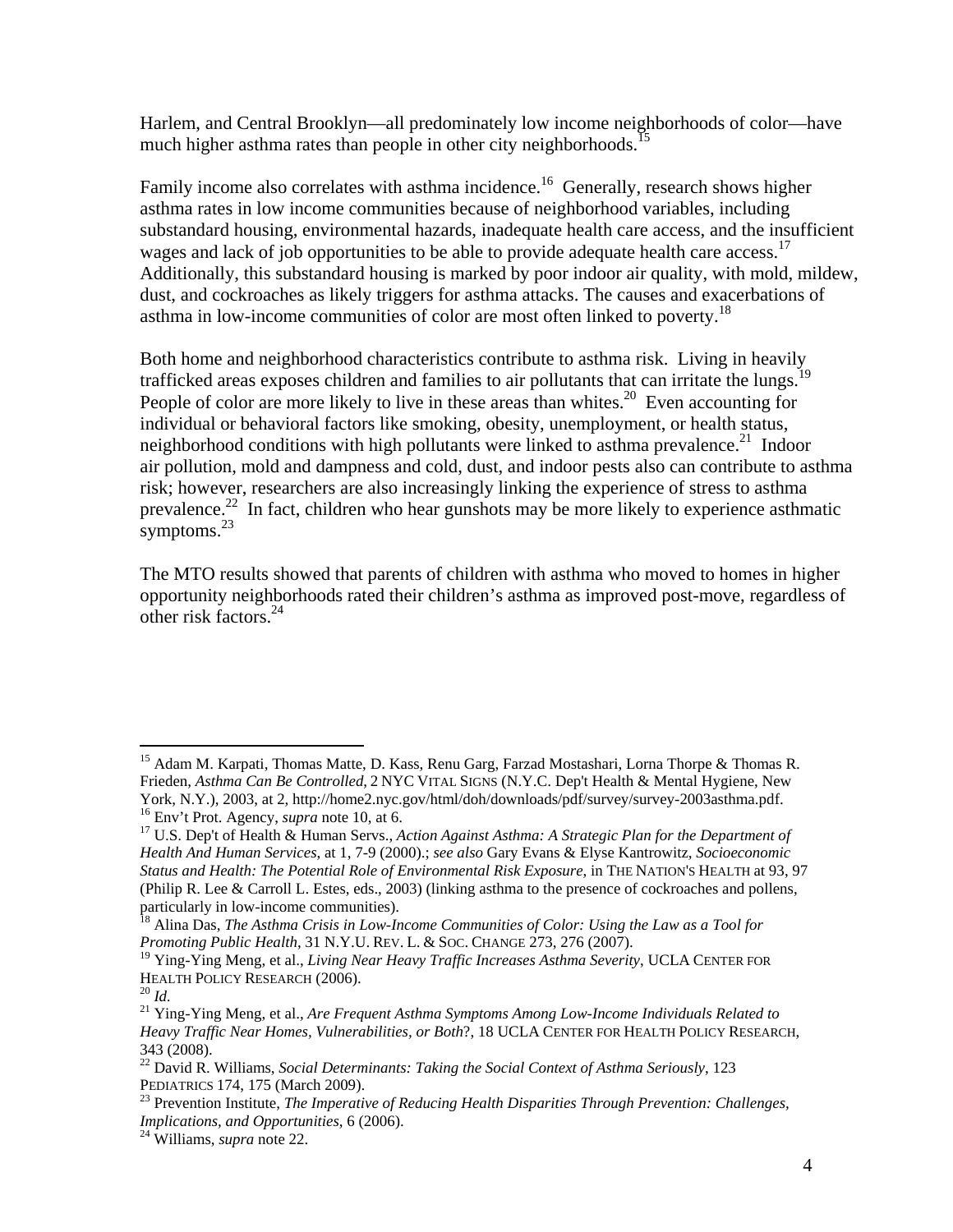# **Policy Implications: A Prescription for a New Neighborhood**

Research demonstrates that several conditions, such as asthma, are connected to neighborhood conditions. These include diabetes, nutrition and obesity issues, lead poisoning, and psychological distress. The creation of a set-aside voucher program aimed at children with these neighborhood-related conditions would be an important step towards addressing health disparities and towards providing families with a healthy home and community in which to raise their children. This program would feature:

- A special voucher program targeted towards children with specific health issues,
- HUD collaboration with HHS to ensure that the program achieves key health goals,
- Additional services offered to families to maintain stability and well-being, and
- Local administration of the health voucher program in coordination with the city or county health department.

There are precedents for such a program. HUD has already created voucher programs designed to address the needs of specific populations; children with chronic health conditions are among the most vulnerable to conditions arising from unhealthy surroundings and thus, the most likely population to benefit from moving to safer, healthier areas. There is also precedent for voucher programs that target placements in specific geographic locations. Finally, there is precedent for HUD collaboration on programs with other agencies.

## A. Precedent for voucher programs targeted to specific populations

HUD has several specialized Section 8 voucher programs that target specific populations, including adults with disabilities, families, veterans, and individuals suffering from AIDS.

The Housing and Services for Homeless Persons Demonstration is a new targeted program in the HUD 2011 budget that would provide special vouchers and social services for adults with disabilities who are homeless or at risk of becoming homeless as well as families who are homeless or at risk of homelessness.<sup>25</sup> Vouchers would be distributed through competitive grants to Public Housing Agencies (PHA) that partner with health, human service and education agencies to address the needs of homeless individuals and families.<sup>26</sup> Funding for homeless persons with disabilities would provide vouchers targeting low income, single childless adults who are homeless and currently enrolled in Medicaid, using Housing Choice Vouchers and health, behavioral health, and other services to help individuals move and remain in permanent supportive housing.<sup>27</sup> Families will benefit from a combination of HUD assistance, Temporary

<sup>25</sup> U.S. Dep't of Hous. & Urban Dev., *Two Cross-Agency Initiatives to Help End Homelessness: Housing and Services for Homeless Persons Demonstration*, (presentation),

http://portal.hud.gov/portal/page/portal/HUD/fy2011budget/signature\_initiatives/homeless\_persons\_demon stration/Housing%20and%20Services%20for%20Homeless%20Persons%20Demonstration-.pdf.

<sup>26</sup> U.S. Dep't of Hous. & Urban Dev., *Department of Housing and Urban Development Overview of New and Cross-Cutting Initiatives: Housing and Services for Homeless Persons Demonstration*, (presentation), http://www.hud.gov/offices/cfo/reports/2011/cjs/has-homeless-demo2011.pdf. 27 *Id.*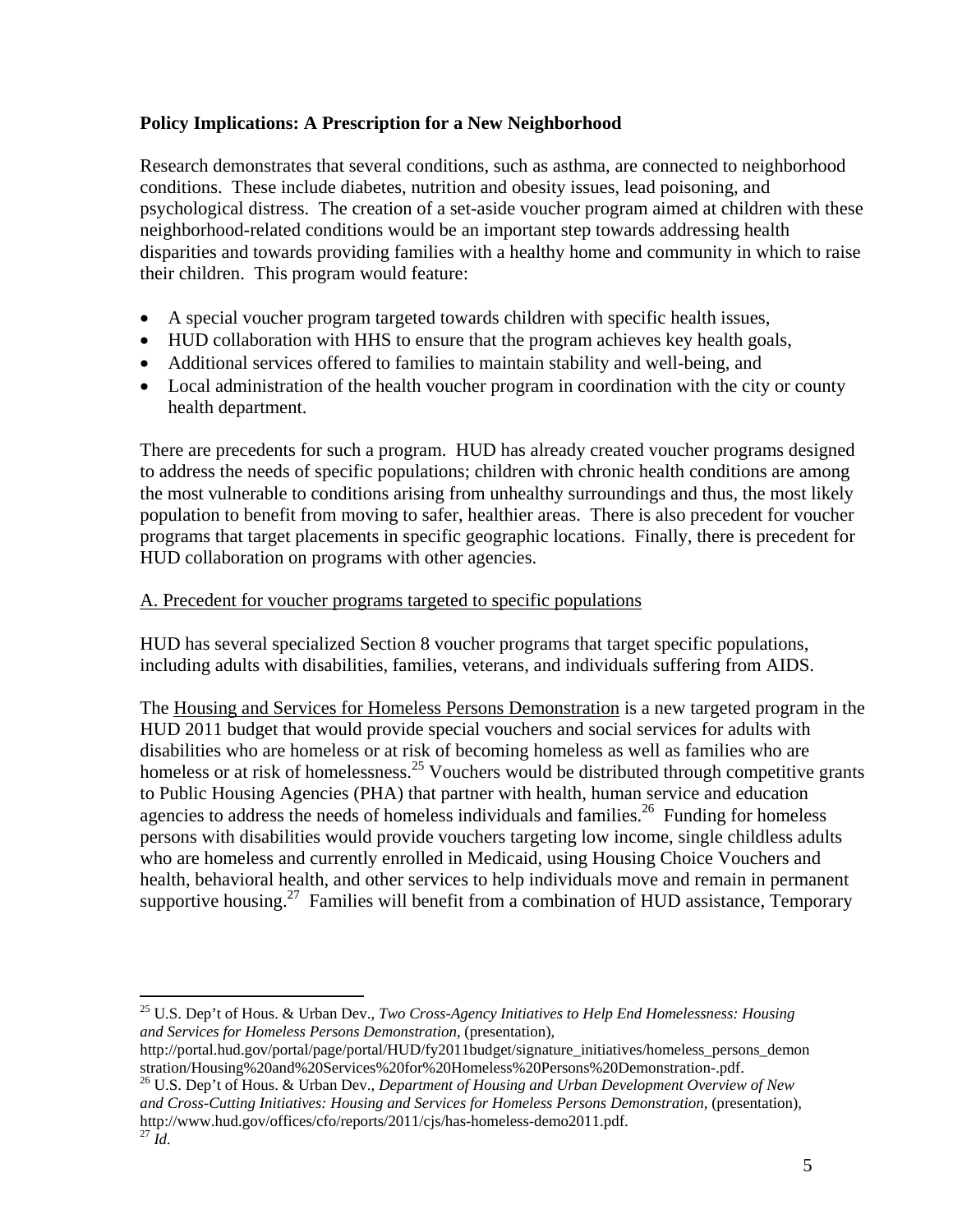Assistance for Needy Families (TANF) support, as well as additional support services such as child care, health care, employment/job training, and educational support.<sup>28</sup>

The Family Unification Program provides vouchers to approximately 16,000 families for whom the lack of adequate housing is a primary factor in the separation, or threat of imminent separation, of children from their families or in the prevention of reunifying the children with their families.<sup>29</sup> Family unification vouchers enable these families to lease or purchase decent, safe and sanitary housing that is affordable in the private housing market. The program is operated in collaboration with state and county welfare agencies. Families are eligible for these vouchers if they meet two conditions: 1) The public child welfare agency (PCWA) has certified that this is a family for whom the lack of adequate housing is a primary factor in the imminent placement of the family's child, or children, in out-of-home care, or in the delay of discharge of a child, or children, to the family from out-of-home care; and, 2) The PHA has determined the family is eligible for a housing choice voucher.<sup>30</sup>

The HUD-Veterans Affairs Supportive Housing Program combines HUD Section 8 rental assistance for homeless veterans with case management and clinical services provided by the Veterans Affairs at its medical centers and in the community.<sup>31</sup> Case managers at local Veterans Affairs Medical Centers (VAMC) are responsible for determining eligibility and referring eligible homeless veterans to the  $PHAs.<sup>32</sup>$  Beneficiaries are selected based on certain requirements including health care eligibility, homelessness status, and income.<sup>33</sup> The program initially targeted veterans who were chronically mentally ill or had substance abuse disorders. This requirement was dropped in 2008; however, chronically homeless veterans remain a target population for HUD-VASH.<sup>34</sup> Participants receive assistance in identifying their social service and medical needs, regular ongoing case management, outpatient health services, hospitalization, and other supportive services as needed.<sup>35</sup>

The Housing Opportunities for Persons with AIDS (HOPWA) program, housed in the Office of Community Planning and Development in the U.S. Department of Housing and Urban Development (HUD), addresses the housing and service needs of people living with  $HIV/ALDS<sup>36</sup> HOPWA$  funds are awarded as grants from one of three programs: 1) the HOPWA competitive grant program, which funds approximately 20 projects sponsored by states, cities,

<sup>28</sup> Nat'l Alliance to End Homelessness, *Federal Policy Brief: FY 2011 Appropriations: Housing and Services for Homeless Persons Demonstration*, (March 23, 2010), *available at h*ttp://www.endhomelessness.org/content/article/detail/2690.

<sup>29</sup> U.S. Dep't of Hous. & Urban Dev., *Family Unification Vouchers*, (April 22, 2003), http://hud.gov/offices/pih/programs/hcv/family.cfm.

<sup>&</sup>lt;sup>30</sup> U.S. Dep't of Hous. & Urban Dev., *Family Unification Program*,<br>http://portal.hud.gov/portal/page/portal/HUD/programdescription/familyunification.

<sup>&</sup>lt;sup>31</sup> U.S. Dep't of Hous. & Urban Dev., *HUD-VASH Vouchers*, (February 26, 2010),

http://www.hud.gov/offices/pih/programs/hcv/vash/. $^{32}$   $M_{\!\scriptscriptstyle \odot}$ 

<sup>&</sup>lt;sup>33</sup> U.S. Dep't of Hous. & Urban Dev., Veterans Affairs Supportive Housing (HUD-VASH) Fact Sheet, http://www.hudhre.info/index.cfm?do=viewHudVashProgram.<br><sup>34</sup> *Id.* 35 *Id.* 35 *Id.* 36 U.S. Dep't of Hous. & Urban Dev., *Overview of HOPWA and Other HUD Housing Programs*,

http://www.hudhre.info/hopwa/index.cfm?do=viewHopwaOverview.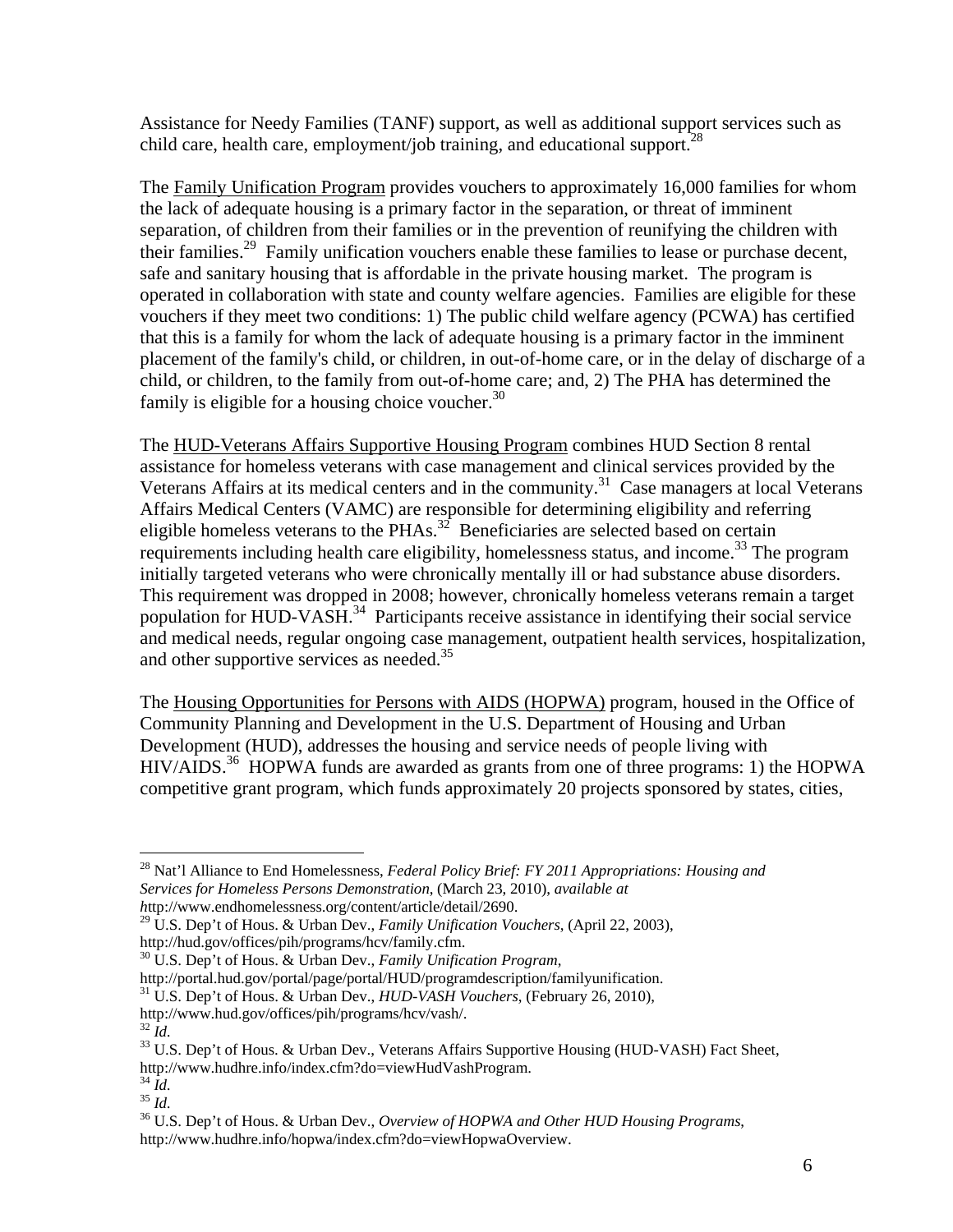local governments, and nonprofit organizations; $37$  2) the HOPWA Formula Program, which uses a statutory formula that relies on AIDS statistics from the Centers for Disease Control and Prevention (CDC) to allocate funding to qualified states and metropolitan areas with high rates of AIDS,<sup>38</sup> and; 3) The HOPWA National Technical Assistance Program, which provides funding to strengthen the management, operation, and capacity of HOPWA grantees, project sponsors, and potential applicants of HOPWA funding.<sup>39</sup> HOPWA programs provide "short-and long-term rental assistance, operate community residences or make use of other supportive housing facilities developed to address needs of persons who are living with HIV/AIDS."<sup>40</sup> Grantees are encouraged to develop community-wide strategies and form partnerships with area nonprofit organizations.<sup>41</sup> A large portion of HOPWA funds go toward tenant-based rental assistance.<sup>42</sup> Eligible voucher recipients are low-income persons that are medically diagnosed with HIV/AIDS. In addition to housing support, HOPWA participants may also receive health care and mental health services, chemical dependency treatment, nutritional services, case management, assistance with daily living, and other supportive services.<sup>43</sup> During the 2008-2009 performance year, 95% of HOPWA clients receiving vouchers achieved housing stability.<sup>44</sup>

#### B. Precedent for voucher programs targeted to placements in specific geographic locations

There have been a handful of voucher programs that feature geographically targeted destination neighborhoods for families.

Moving to Opportunity vouchers: Moving to Opportunity for Fair Housing (MTO) combines tenant-based rental assistance with housing counseling to help very low-income families move from poverty-stricken urban areas to low-poverty neighborhoods, serving as a 10 year research demonstration. Five public housing authorities—Baltimore, Boston, Chicago, Los Angeles, and New York City—administer the program, providing randomly selected experimental groups of families with housing counseling and vouchers that must be used in areas with less than 10 percent poverty.<sup>45</sup>

Gautreaux, Walker, and Thompson vouchers: These housing mobility programs, in Chicago, Dallas, and Baltimore, all use geographically targeted vouchers that were initiated as part of remedial court decrees. The Gautreaux Assisted Housing Program issued tenant-based vouchers between 1976 and 1998 to over 7,000 families moving into racially targeted areas. Gautreaux

<sup>37</sup> U.S. Dep't of Hous. & Urban Dev., *HOPWA Competitive Program*, (June 22, 2010), http://www.hud.gov/offices/cpd/aidshousing/programs/competitive/.

<sup>38</sup> U.S. Dep't of Hous. & Urban Dev., *HOPWA Formula Program*, (October 6, 2009), http://www.hud.gov/offices/cpd/aidshousing/programs/formula/.

<sup>39</sup> U.S. Dep't of Hous. & Urban Dev., *HOPWA National Technical Assistance*, (September 30, 2009), http://www.hud.gov/offices/cpd/aidshousing/programs/technical/.

<sup>40</sup> U.S. Dep't of Hous. & Urban Dev., *HIV/AIDS Housing*, (March 30, 2010),

http://www.hud.gov/offices/cpd/aidshousing/.<br><sup>41</sup> Id.

<sup>&</sup>lt;sup>42</sup> U.S. Dep't of Hous. & Urban Dev., *HOPWA Competitive and Formula Grants: National Performance Profile*, (March 30 2010), *available at* http://www.hud.gov/offices/cpd/aidshousing/. 43 U.S. Dep't of Hous. & Urban Dev., *Housing Opportunities for Persons with AIDS (HOPWA) Program*,

<sup>(</sup>March 22, 2010), http://www.hud.gov/offices/cpd/aidshousing/programs/index.cfm.<br><sup>44</sup> U.S. Dep't of Hous. & Urban Dev., *supra* note 42.

<sup>&</sup>lt;sup>45</sup> U.S. Dep't of Hous. & Urban Dev., *Moving to Opportunity for Fair Housing*,

http://portal.hud.gov/portal/page/portal/HUD/programdescription/mto.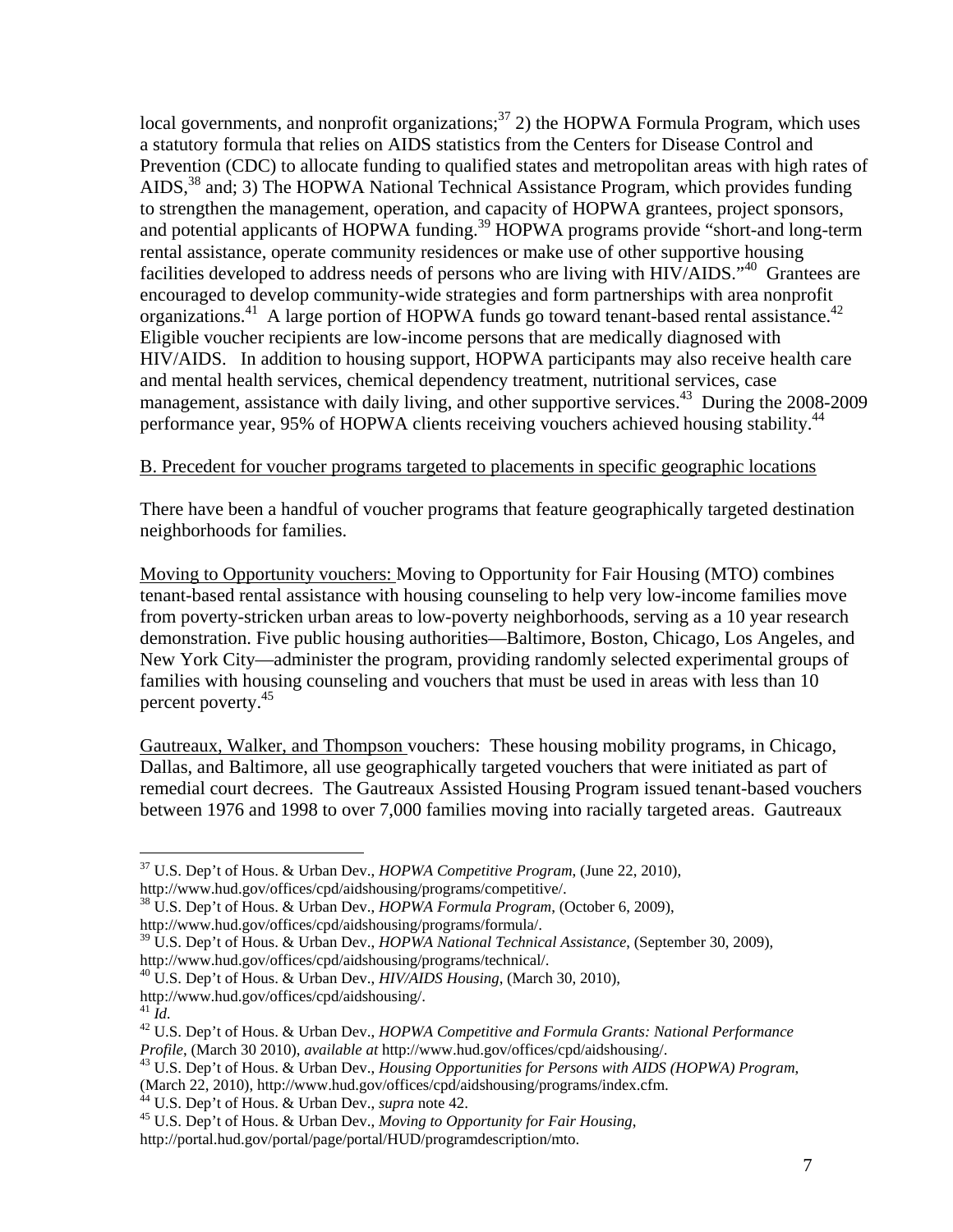did not provide employment, transportation, or any other assistance to participating families.<sup>46</sup> The Walker Program began providing vouchers in 2002. Over 2500 Walker Program participants receive vouchers that provide the opportunity to move to areas that are racially and economically targeted.<sup>47</sup> Along with the voucher, families receive first-time move assistance and other support. Since 2002 The Thompson Special Mobility Housing Choice Voucher Program has provided vouchers for 1,522 families to move to neighborhoods with lower concentrations of poverty and government assisted housing and greater ethnic diversity than the regional average.<sup>48</sup>

Other geographically targeted housing programs: Other types of geographic targeting by mobility programs include school criteria, neighborhood quality indices, and assisted housing concentration.49 Of course, most HUD housing programs are geographically targeted by design, requiring residents to accept a particular location as a condition of receiving federal housing assistance.

## C. Precedent for HUD-HHS collaborations

Housing and Services for Homeless Persons Demonstration: The Housing and Services for Homeless Persons Demonstration can serve as a model for a program involving collaboration between HUD and the Department of Health and Human Service (HHS). The demonstration would receive funding from HUD's Section 8 Housing Choice Voucher program combined with services provided through Substance Abuse and Mental Health Services Administration (SAMHSA), Medicaid, and the Temporary Assistance for Needy Families (TANF) program within HHS.<sup>50</sup> This is part of an ongoing partnership between HUD and HHS "to better connect housing and services for those who need them."<sup>51</sup>

HOPWA: While HOPWA is funded and administered entirely by HUD, over 90 percent of grantees link the program with services from the HHS Ryan White CARE Act program to provide participants with a range of housing, health care, and support services. According to a national evaluation of the HOPWA program, coordination between HOPWA grantees and Ryan White CARE Act grantees is one of the biggest determinants of success. $52$ 

## D. Next Steps

<sup>46</sup> Micere Keels et al., *Fifteen Years Later: Can Residential Mobility Programs Provide A Long-Term Escape from Neighborhood Segregation, Crime, and Poverty?* 42 DEMOGRAPHY 51, 51–73 (2005),

*available at* http://www.gse.uci.edu/person/duncan\_g/docs/fifteenyearslater.pdf. 47 Elizabeth K. Julian & Demetria L. McCain, *Housing Mobility: A Civil Right*, in THE INTEGRATION

 $^{48}$  Metropolitan Baltimore Quadel, *About Us*, (2010), http://mbquadel.com/AboutUs.aspx.

<sup>49</sup> See Mary Cunningham et al, *Improving Neighborhood Location Outcomes in The Housing Choice* 

<sup>&</sup>lt;sup>50</sup> Nat'l Alliance to End Homelessness, *FY 2011 Appropriations: Housing and Services for Homeless Persons Demonstration*, (March 23, 2010), http://www.endhomelessness.org/content/article/detail/2690 <sup>51</sup> U.S. Dep't of Hous. & Urban Dev., *Housing and Services for Homeless Persons Demonstration*,

http://portal.hud.gov/portal/page/portal/HUD/fy2011budget/signature\_initiatives/homeless\_persons\_demon stration.

<sup>52</sup> Dave Pollack, et al, ICF Consulting, *National Evaluation of the Housing Opportunities for Persons with AIDS Program (HOPWA)*, at V-2, (December 2000),

http://www.huduser.org/publications/pdf/hopwa\_0101.pdf.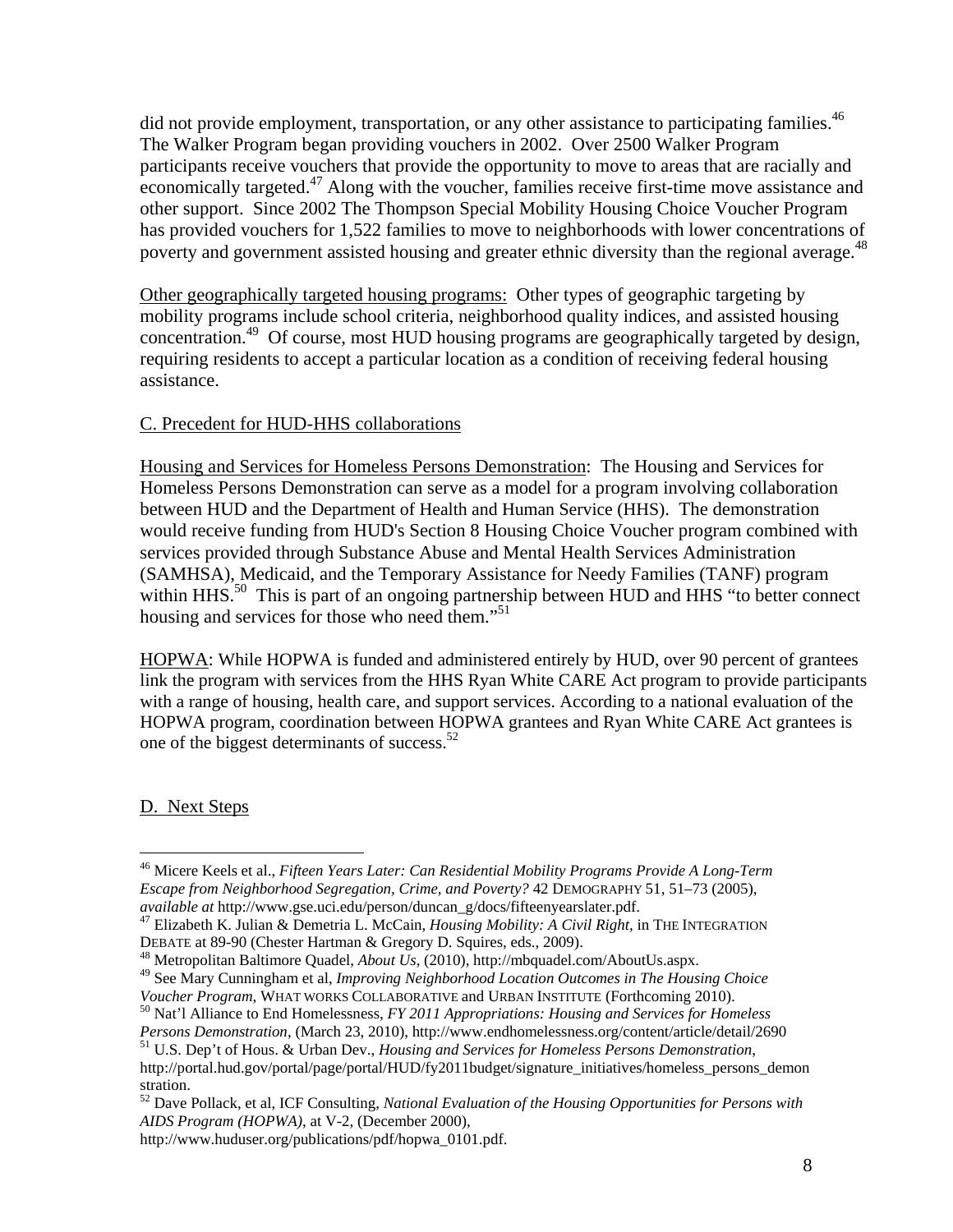In order to make this health mobility proposal a reality, there are both policy determinations to be made and pragmatic concerns to address in order to build a constituency for it. In order to build support for the proposed program, advocates need to justify the targeting of vouchers to an identifiable group. With so few housing vouchers to go around and such high demand, advocates will need to be able to distinguish the targeted recipients from other potentially deserving groups. This program would be unique in targeting children—a group that is particularly vulnerable to negative health impacts. Both their vulnerability and their resiliency when placed in new environments would be powerful arguments for a program targeting children.

Another challenge in promoting the program will be the need for combining health and housing interventions. This calls for interagency collaboration as well as collaboration among both housing and health advocates. Advocates of this proposal will certainly need to find a way to reach beyond silos in order to see this proposal become reality.

Possibly the most important consideration in building support for this program is developing a strong cost savings to justify the intervention. While advocates will agree that the program is worthwhile for its own sake, in order to make the program politically viable, we must recognize that—particularly in difficult economic times—the cost of the program matters. The importance of documented cost savings in justifying a health policy intervention is illustrated by the "Housing and Services for Homeless Persons Demonstration" in the HUD 2011 budget. Using data developed by researchers at the University of Pennsylvania,<sup>53</sup> HUD, in its budget justification memo, noted that the \$6899 per person cost of housing assistance resulted in savings of \$14,000 per person in social services health related costs (\$3270 in Medicaid, \$1402 in ER visits, \$4966 behavioral health services, and \$4366 detoxification services).<sup>54</sup> We believe similar savings estimates are possible for a health mobility program.

Most economic assessments of health interventions make broad society-wide estimates of the costs of different illnesses, and the overall cost savings associated with specific interventions. For example, the Surgeon General recently estimated the total cost of obesity in the year 2000 at \$117 billion - \$61 billion in direct costs (physician visits, hospital and nursing home care) and \$56 billion in indirect costs.<sup>55</sup> Another study, sponsored by the Joint Center for Political and Economic Studies, estimated the cost of minority health disparities between 2003 and 2006 in the range of \$1.24 trillion.<sup>56</sup> Similarly, in England, the Marmot review final report, *Fair Society, Healthy Lives* (February 2010) recently estimated the cost of health inequalities in England to include "additional NHS healthcare costs well in excess of £5.5 billion per year," and indirect costs of £51-65 billion per year.

1

<sup>53</sup> Dennis Culhane, Stephen Metraux, & Trevor Hadley, *Public Service Reductions Associated with Placement of Homeless Persons with Severe Mental Illness in Supportive Housing*, 13 HOUSING POLICY DEBATE 107, (Fannie Mae Foundation), 2002.<br><sup>54</sup> U.S. Dep't of Hous. & Urban Dev., *Overview of New and Cross-Cutting Initiatives: Housing And* 

*Services For Homeless Persons Demonstration*, http://www.hud.gov/offices/cfo/reports/2011/cjs/hashomeless-demo2011.pdf.

<sup>55</sup> U.S. Dep't of Health and Human Serv., *The Surgeon General's Call To Action To Prevent and Decrease* 

<sup>&</sup>lt;sup>56</sup> Thomas LaViest, Darrell Gaskin, and Patrick Richard, *The Economic Burden of Health Inequalities in the United States* (Joint Center for Political and Economic Studies), Sept. 2009.